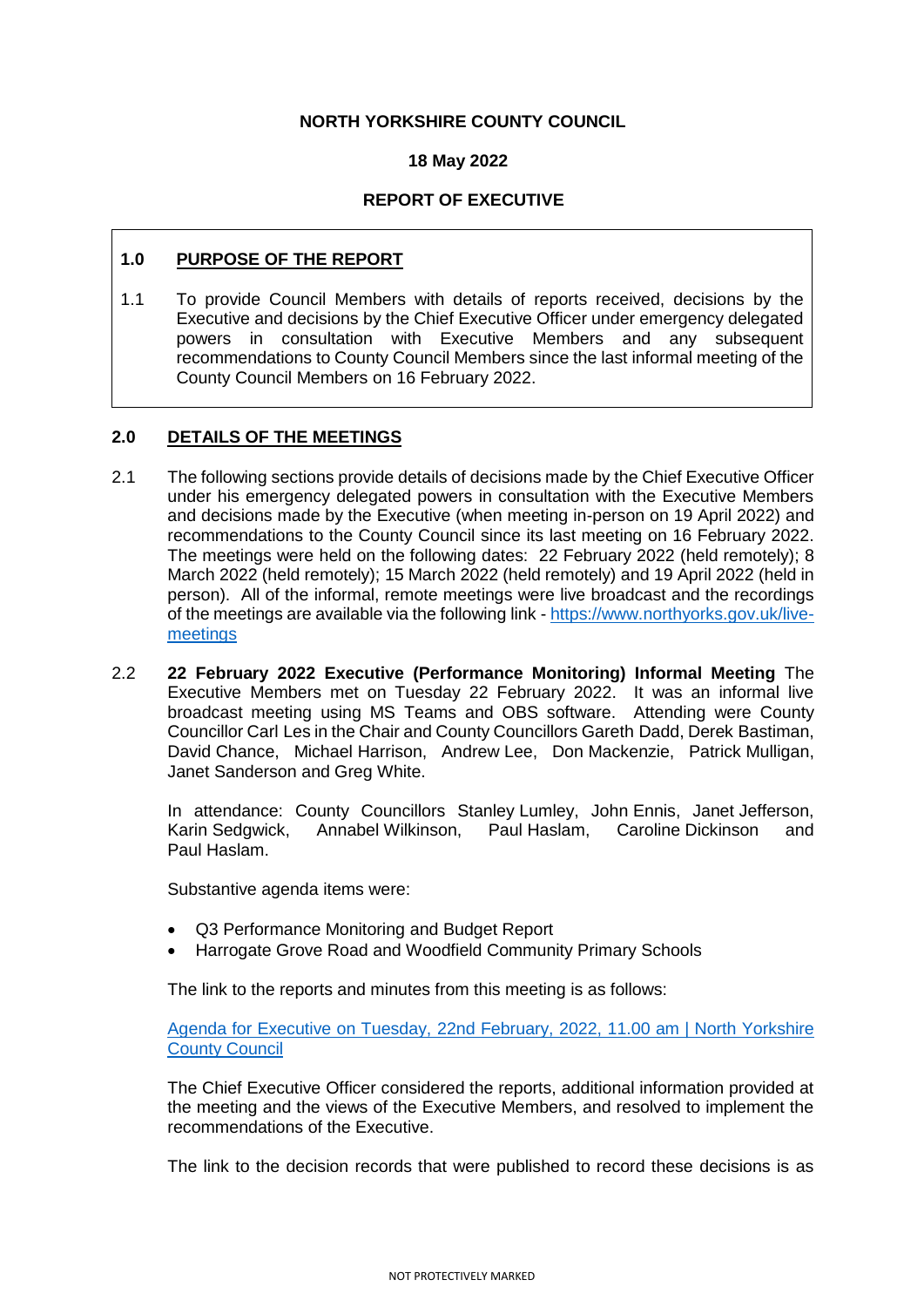follows - 21 February 2022 - [28 April 2022, Chief Executive Officer | North Yorkshire](http://pa-mgov/mgDelegatedDecisions.aspx?XXR=0&&DR=21%2f02%2f2022-28%2f04%2f2022&ACT=Find&RP=0&K=0&V=0&DM=1166O&HD=0&DS=2&Next=true&NOW=270422091650&META=mgdelegateddecisions)  [County Council](http://pa-mgov/mgDelegatedDecisions.aspx?XXR=0&&DR=21%2f02%2f2022-28%2f04%2f2022&ACT=Find&RP=0&K=0&V=0&DM=1166O&HD=0&DS=2&Next=true&NOW=270422091650&META=mgdelegateddecisions)

### 2.3 **8 March 2022 Executive Informal Meeting**

The Executive Members met on Tuesday 8 March 2022. It was an informal live broadcast meeting using MS Teams and OBS software. Attending were County Councillor Carl Les in the Chair and County Councillors Gareth Dadd, Derek Bastiman, David Chance, Michael Harrison, Andrew Lee, Don Mackenzie and Janet Sanderson.

In attendance: County Councillor Caroline Dickinson.

Apologies for absence: County Councillors Patrick Mulligan and Greg White.

Substantive agenda items were:

- A Cultural Framework for North Yorkshire
- Re-procurement of the Adult Social Care Approved Provider Lists
- Sexual Health Service Section 75 consultation feedback and to request formal approval to move to a Partnership agreement
- Welburn Hall Outcome of Public Consultation
- Appointments to Committees & Outside Bodies

The link to the reports and minutes from this meeting is as follows:

[Agenda for Executive on Tuesday, 8th March, 2022, 11.00 am | North Yorkshire County](https://edemocracy.northyorks.gov.uk/ieListDocuments.aspx?CId=1147&MId=6236&Ver=4)  **[Council](https://edemocracy.northyorks.gov.uk/ieListDocuments.aspx?CId=1147&MId=6236&Ver=4)** 

The Chief Executive Officer considered the reports, additional information provided at the meeting and the views of the Executive Members, and resolved to implement the recommendations of the Executive.

The link to the decision records that were published to record these decisions is as follows - 21 February 2022 - [28 April 2022, Chief Executive Officer | North Yorkshire](http://pa-mgov/mgDelegatedDecisions.aspx?XXR=0&&DR=21%2f02%2f2022-28%2f04%2f2022&ACT=Find&RP=0&K=0&V=0&DM=1166O&HD=0&DS=2&Next=true&NOW=270422091650&META=mgdelegateddecisions)  [County Council](http://pa-mgov/mgDelegatedDecisions.aspx?XXR=0&&DR=21%2f02%2f2022-28%2f04%2f2022&ACT=Find&RP=0&K=0&V=0&DM=1166O&HD=0&DS=2&Next=true&NOW=270422091650&META=mgdelegateddecisions)

#### 2.4 **15 March 2022 Executive Informal Meeting**

The Executive Members met on Tuesday 15 March 2022. It was an informal live broadcast meeting using MS Teams and OBS software. Attending were County Councillor Carl Les in the Chair and County Councillors Gareth Dadd, Derek Bastiman, David Chance, Michael Harrison, Andrew Lee, Don Mackenzie, Janet Sanderson and Greg White.

In attendance: County Councillor Caroline Dickinson.

Apologies for absence: County Councillor Patrick Mulligan.

Substantive agenda items were:

- Consideration of Revised Planning Enforcement and Monitoring Policy
- North Yorkshire Enhanced Partnership
- Weaverthorpe CE VC Primary School
- Area Constituency Committee Feedback
- Planning of School Places Basic Need Capital Programme 2022 (Appendices A-C considered in private)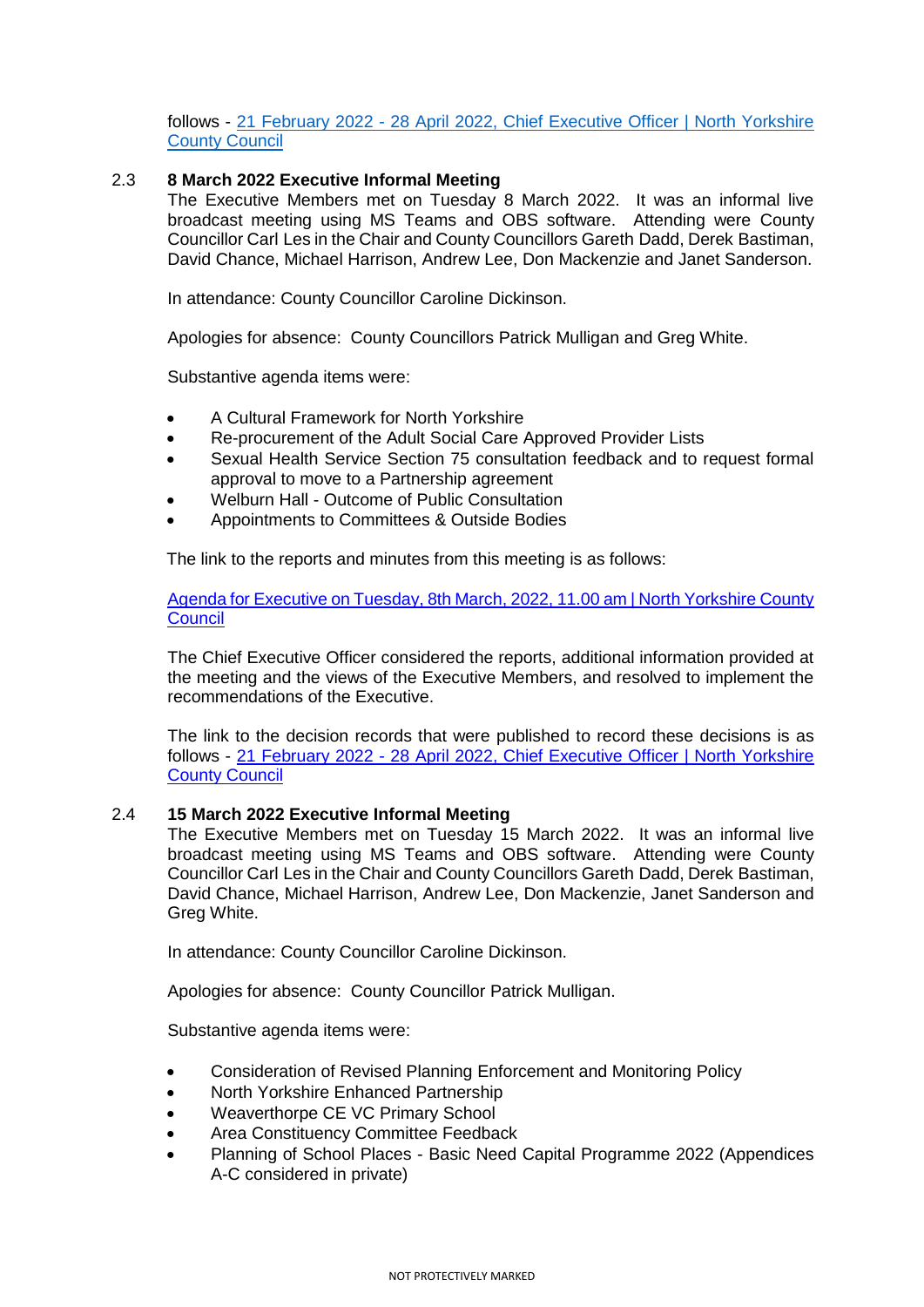Delegation of Enforcement Functions to another Local Authority (this item was considered in private)

The link to the reports and minutes from this meeting is as follows:

[Agenda for Executive on Tuesday, 15th March, 2022, 11.00 am | North Yorkshire](http://pa-mgov/ieListDocuments.aspx?CId=1147&MId=4502&Ver=4)  [County Council](http://pa-mgov/ieListDocuments.aspx?CId=1147&MId=4502&Ver=4)

The Chief Executive Officer considered the reports, additional information provided at the meeting and the views of the Executive Members, and resolved to implement the recommendations of the Executive.

The link to the decision records that were published to record these decisions is as follows - 21 February 2022 - [28 April 2022, Chief Executive Officer | North Yorkshire](http://pa-mgov/mgDelegatedDecisions.aspx?XXR=0&&DR=21%2f02%2f2022-28%2f04%2f2022&ACT=Find&RP=0&K=0&V=0&DM=1166O&HD=0&DS=2&Next=true&NOW=270422091650&META=mgdelegateddecisions)  [County Council](http://pa-mgov/mgDelegatedDecisions.aspx?XXR=0&&DR=21%2f02%2f2022-28%2f04%2f2022&ACT=Find&RP=0&K=0&V=0&DM=1166O&HD=0&DS=2&Next=true&NOW=270422091650&META=mgdelegateddecisions)

### 2.5 **19 April 2022 Executive Meeting**

The Executive Members met on Tuesday 19 April 2022. It was an in person meeting. Attending were County Councillor Carl Les in the Chair and County Councillors Gareth Dadd, Derek Bastiman, David Chance, Michael Harrison, Andrew Lee, Don Mackenzie, Patrick Mulligan, Janet Sanderson and Greg White.

In attendance: County Councillors Paul Haslam, Stanley Lumley and Caroline Dickinson.

Substantive agenda items were:

- Adult Social Care Charging Reform Trailblazer Scheme
- Capital Investment in Schools
- Harrogate Grove Road and Woodfield Community Primary Schools
- Amendments to the Council's Constitution
- Area Constituency Committee Feedback

The link to the reports and minutes from this meeting is as follows:

[Agenda for Executive on Tuesday, 19th April, 2022, 11.00 am | North Yorkshire County](http://pa-mgov/ieListDocuments.aspx?CId=1147&MId=4503&Ver=4)  **[Council](http://pa-mgov/ieListDocuments.aspx?CId=1147&MId=4503&Ver=4)** 

# **3.0 MATTERS FOR APPROVAL/INFORMATION AT COUNTY COUNCIL**

- 3.1 The Executive and/or the Chief Executive Officer considered the reports, additional information provided at the informal meetings and the views of the Members, and resolved to recommend the following to the in-person meeting of County Council Members for its consideration:
- 3.2 Revised Planning Enforcement and Monitoring Policy

This item was considered at the meeting of Executive on 15 March 2022, where Members recommended the following to County Council on 18 May 2022.

Link to report - [Report on Revised Planning and Enforcement Monitoring Policy](https://edemocracy.northyorks.gov.uk/documents/s11624/Report%20on%20Revised%20Planning%20and%20Enforcement%20Monitoring%20Policy%20Appendix%201.pdf)  [Appendix 1.pdf \(northyorks.gov.uk\)](https://edemocracy.northyorks.gov.uk/documents/s11624/Report%20on%20Revised%20Planning%20and%20Enforcement%20Monitoring%20Policy%20Appendix%201.pdf)